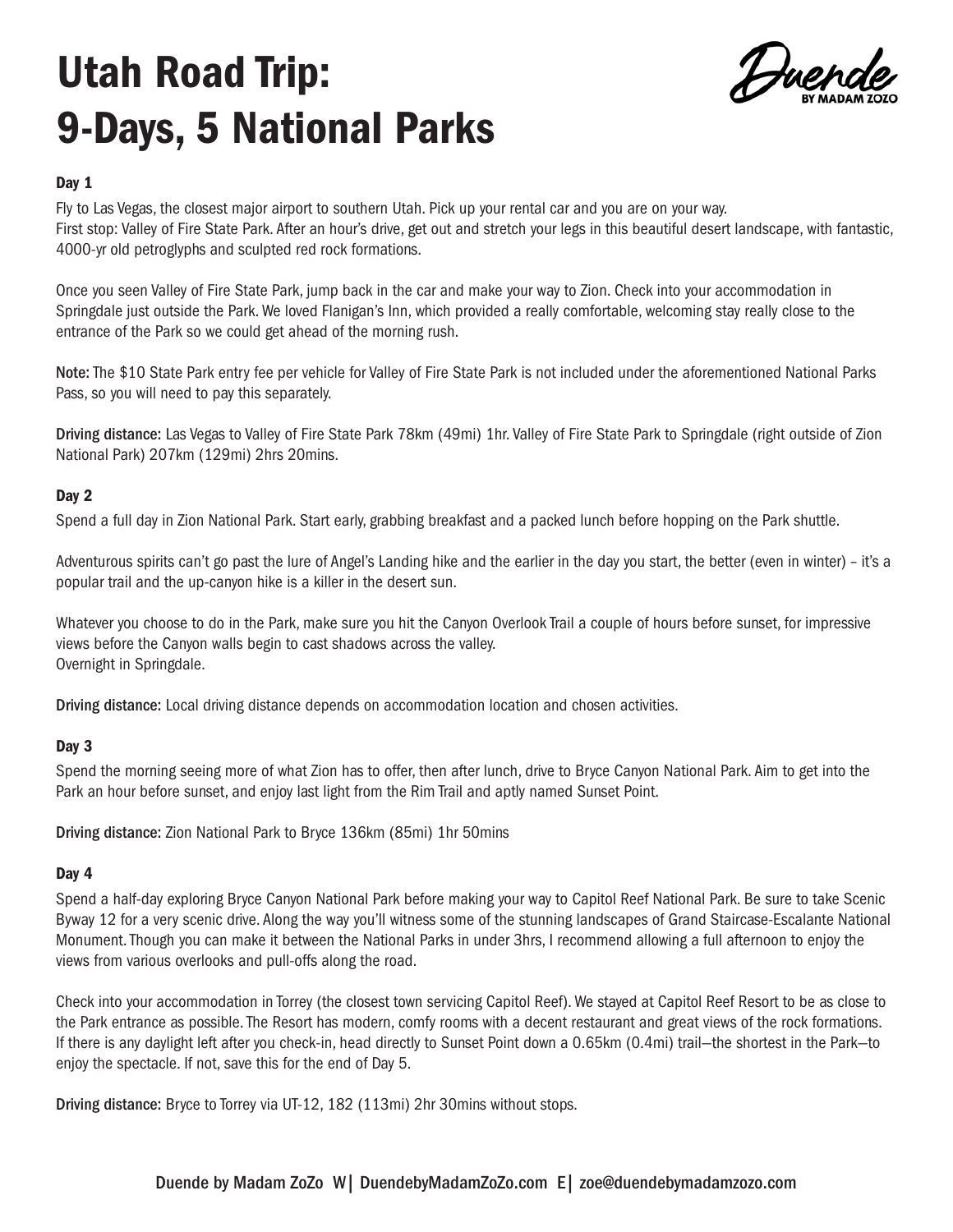## Utah Road Trip: 9-Days, 5 National Parks



## Day 5

Take in Capitol Reef National Park with a full day of scenic driving and leisurely hikes. Begin with the Scenic Drive, and then explore the various canyons and valleys on foot. We experienced winter storms during our day in the Park, so our hiking was limited. The weather cleared long enough for an enjoyable hike to Hickman Bridge. This trail has great views of the Park's namesake "Capitol Dome".

Driving distance: Local driving distance depends on accommodation location and chosen activities.

## Day 6

Cruise the exquisite UT-24 from Torrey, through Capitol Reef and on towards Moab. The section between Torrey and Hanksville is possibly the best Scenic Byway I have ever had the pleasure of driving (or rather being driven, since James was behind the wheel). This is one case of the journey (or part thereof) being equal to the destination so allow more time on this road to really enjoy it. Note: There aren't many official pull-offs on this road, so be careful where you decide to stop for photos - cars tend to hurtle along this remote highway and we got bogged on the side of the road. Thanks to friendly passers-by and people of Hanksville who helped haul us out of the muck.

Check into your Moab accommodation which will be your base for the final days of your trip. We stayed in the Fairfield Inn and Suites to be closer to the two Park entries, with a short drive into town for restaurants etc. This is more pertinent in summer months when traffic jams into the Parks are more likely.

Driving distance: Torrey to Moab 251km (156mi) 2hrs 35min without stops.

## Day 7

Next on your Utah road trip, head to the Island in the Sky section of Canyonlands for a full day of short hikes overlooking incredible vistas. Make your way along the Scenic Drive, taking advantage of the many overlooks and tackling the trails to get an overview of what Canyonlands is all about.

If you only do one trail, make sure it's the Grand View Point Overlook—it's fairly easy and the views are unbelievable. Dead Horse Point is a highly recommended spot for sunset however I can't give you any personal recommendation because we experienced a very stormy end of day in the Park.

Driving distance: Local driving distance depends on accommodation location and chosen activities.

### Day 8

Your final Utah National Park for this road trip is Arches National Park. Make your way around all of the paved park roads in the Park, ensuring you visit The Windows Section, Devil's Garden and Delicate Arch Viewpoint.

If you're fit and prepared to return in the dark, take the Delicate Arch Trail for the most amazing end to your day. Time your departure to reach Delicate Arch a good hour before sunset, because there will be a queue for photos under the Arch and you'll want to get some daylight photos of the rock formation. I recommend staying beyond sunset for a little twilight too.

Note: Make sure you have a flashlight or headlamp and warm clothing with you for the climb down.

Driving distance: Local driving distance depends on accommodation location and chosen activities.